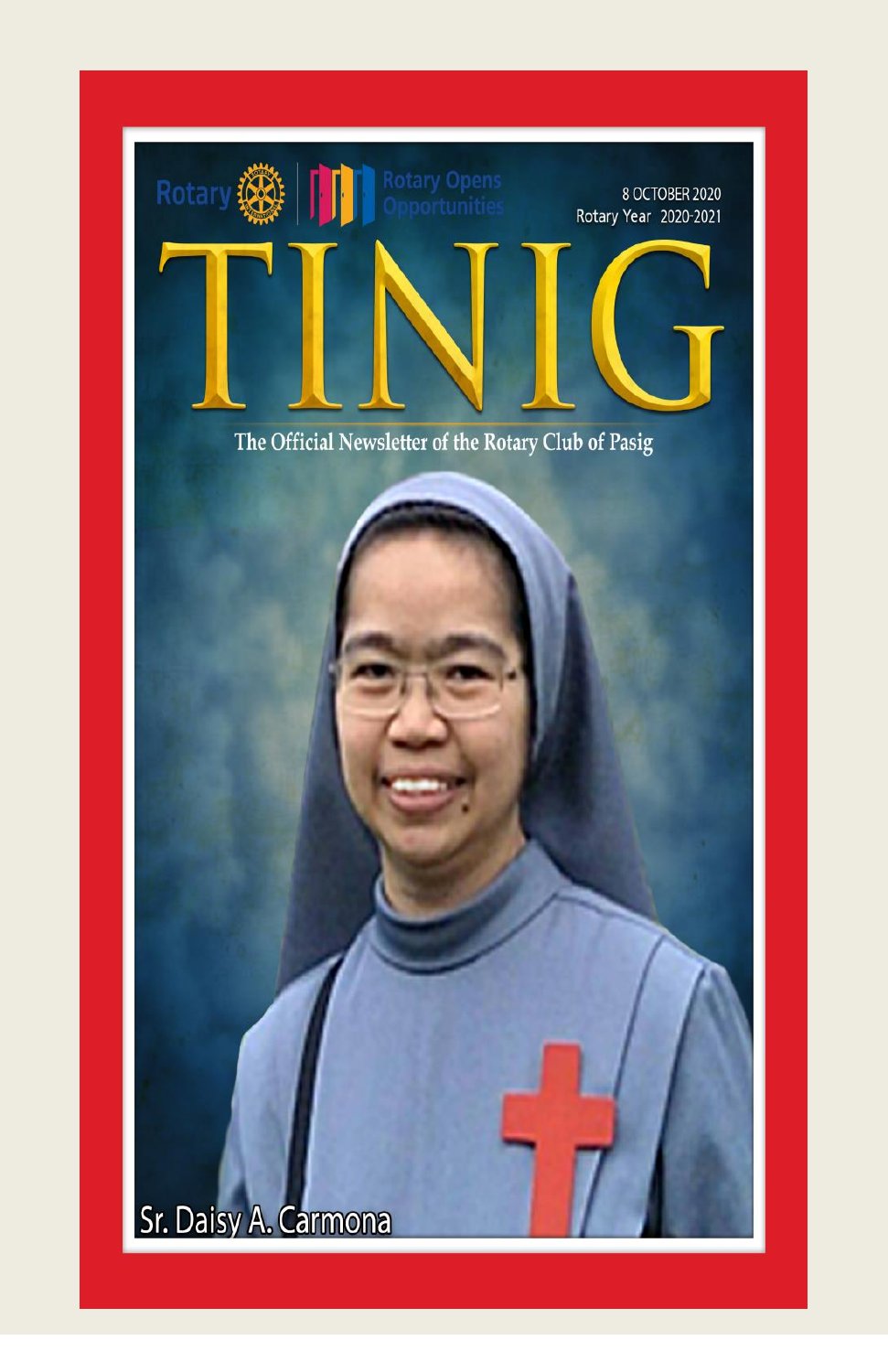



*Tinig Newsletter October 8, 2020* 

### **Today's Programme**

**Virtual Meeting via Zoom October 8, 2020 12:30 – 2:00 PM Pangkat No. 4 Leader PP Rel Gomez** 

| <b>Call to Order</b>                                  | <b>Pres. RJ Ermita</b>   |
|-------------------------------------------------------|--------------------------|
| Invocation                                            | <b>Rtn. Carlo Doce</b>   |
| <b>National Anthem</b>                                | <b>Rtn. James Porter</b> |
| <b>FOUR-WAY TEST</b>                                  | <b>Rtn. Jay Bautista</b> |
| <b>Introduction of</b><br>Visiting Rotarians & Guests | <b>PP Bert Albano</b>    |
| <b>Community Singing</b>                              | <b>Rtn. Ping Tan</b>     |
| <b>Fining Moments</b>                                 | <b>PP Vic Aquino</b>     |
| <b>Wise or Otherwise</b>                              |                          |
|                                                       |                          |

**President's Time Pres. RJ Ermita** 

**Introduction of Guest Speaker Rtn. Noel Go <b>Rtn. Noel Go** 

#### **Sr. Daisy A. Carmona**  *Camillian Sisters Philippine Delegation GUEST SPEAKER*

**Open Forum** 

**Adjournment Pres. RJ Ermita** 

**PP Rel Gomez Emcee** 

**October Is** *Economic & Community Development*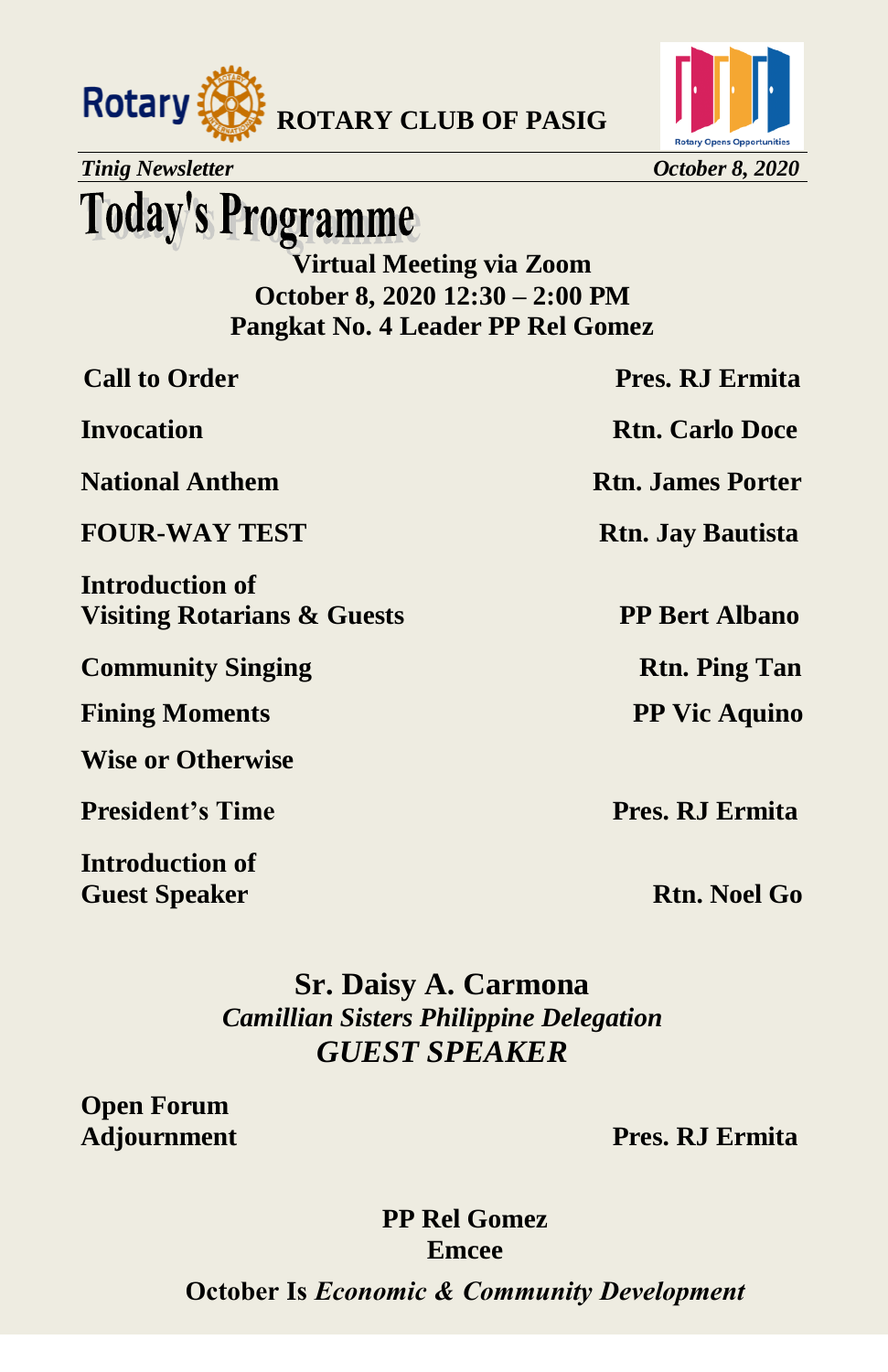



## Invocation



All-powerful and ever-living God, with you there is no darkness from nothing is hidden. Fill us with the radiance of your light: may we understand the law you have given us and live it with generosity and faith.

Control of the Control of Control of Control of Control of Control of Control of Control of Control of Control of Control of Control of Control of Control of Control of Control of Control of Control of Control of Control o

Grant this through Christ our Lord. **Amen.**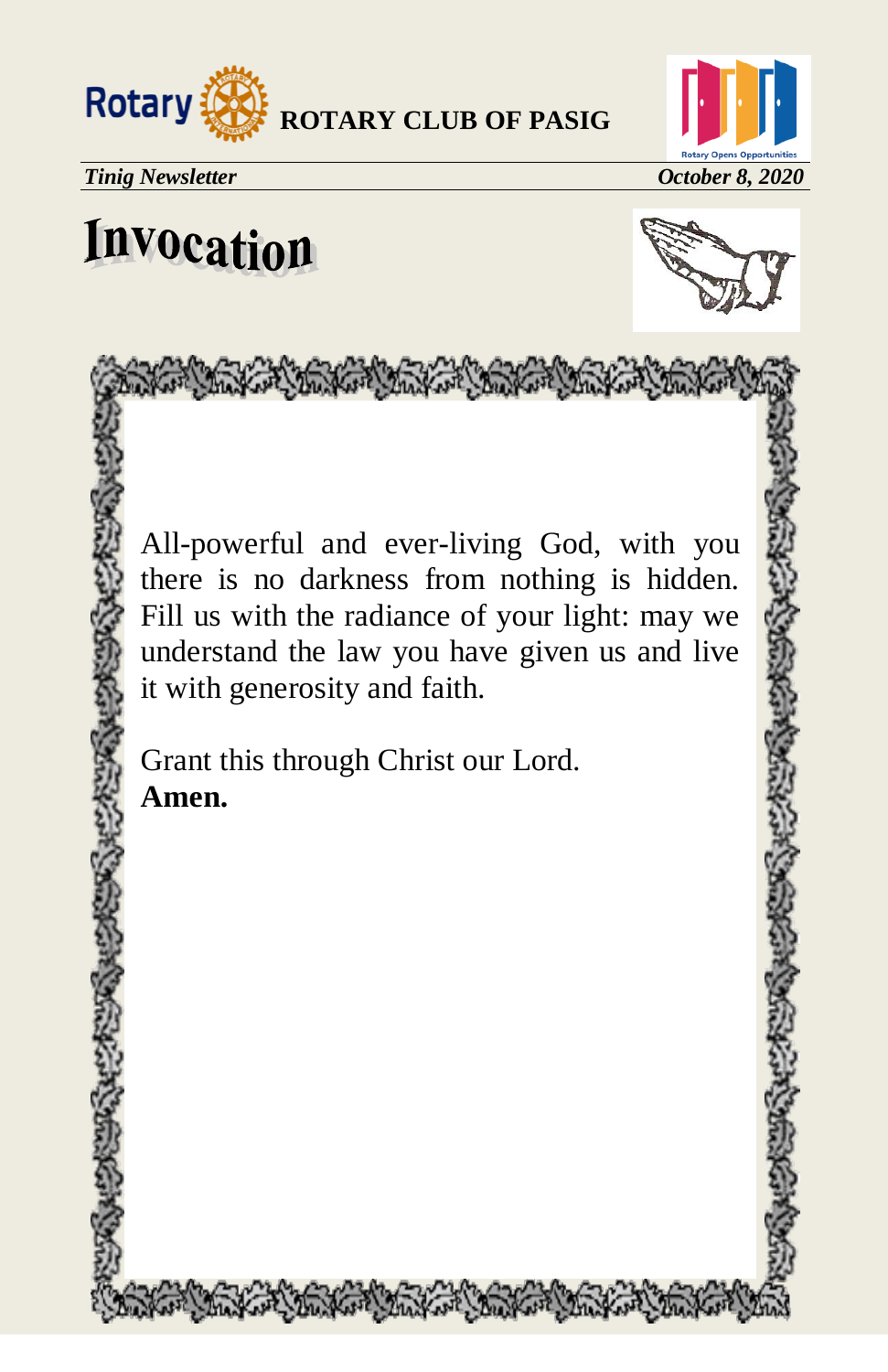



# THE FOUR-WAY TEST

#### **of the things we think, say or do:**

- 1. Is it the **TRUTH?**
- 2. Is it **FAIR** to all concerned**?**
- 3. Will it build **GOODWILL** and **BETTER FRIENDSHIPS?**
- 4. Will it be **BENEFICIAL** to all concerned**?**

## **Object of Rotary**

The Object of Rotary is to encourage and foster the ideal of service as a basis of worthy enterprise and, in particular, to encourage and foster:

| First          | development of acquaintance<br>The The<br>as<br>an<br>opportunity for Service;                                                                                                                                 |
|----------------|----------------------------------------------------------------------------------------------------------------------------------------------------------------------------------------------------------------|
| <b>Second:</b> | High Ethical standards in business and professions;<br>the Recognition of the worthiness of all useful<br>occupations; and the dignifying of each Rotarian's<br>occupation as an opportunity to serve society; |
| Third:         | The application of the ideal of service in each<br>Rotarian's personal, business and community life;                                                                                                           |
| <b>Fourth:</b> | The advancement of international understanding,<br>goodwill, and peace through a world fellowship of<br>business and professional persons united in the ideal<br>of service.                                   |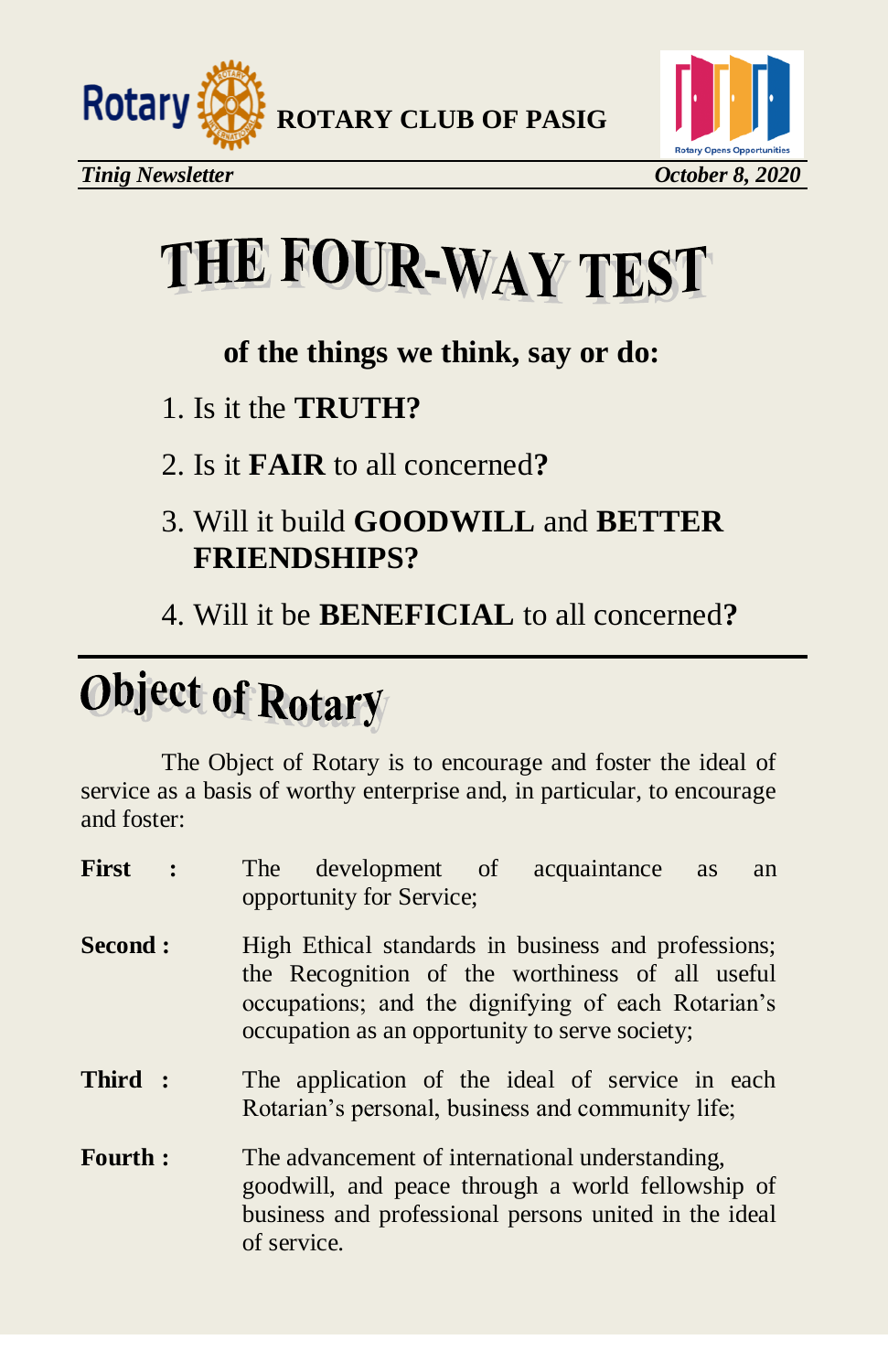



*Tinig Newsletter October8, 2020* 

**Song of the Day** 



#### **NEVER ON MY ROTARY DAY**

Oh you can meet me on a Monday, A Monday, a Monday is very very good. Oh, you can meet me on a Tuesday, A Tuesday, a Tuesday in fact I wish you would. Or you can meet me on a Wednesday, a Friday, A Saturday and Sunday is the best But never, never on a Thursday, a Thursday A Thursday ‗cause that's my Rotary day

#### **Refrain:**

Most any day, you can be my guest, Any day you say but my Rotary day. Just name the day that you like the best, Only stay away on my Rotary day.

Oh you can meet me on a cool day, A hot day, a wet day, whichever one you choose Or try to meet me on a gray day, A May day, a pay day, and see if I'll refuse. And if you make it on a bleak day, A freak day, a week day, then you can be my guest. But never on a Thursday, a Thursday, A Thursday 'cause that's my Rotary day.

#### **(Repeat Refrain)**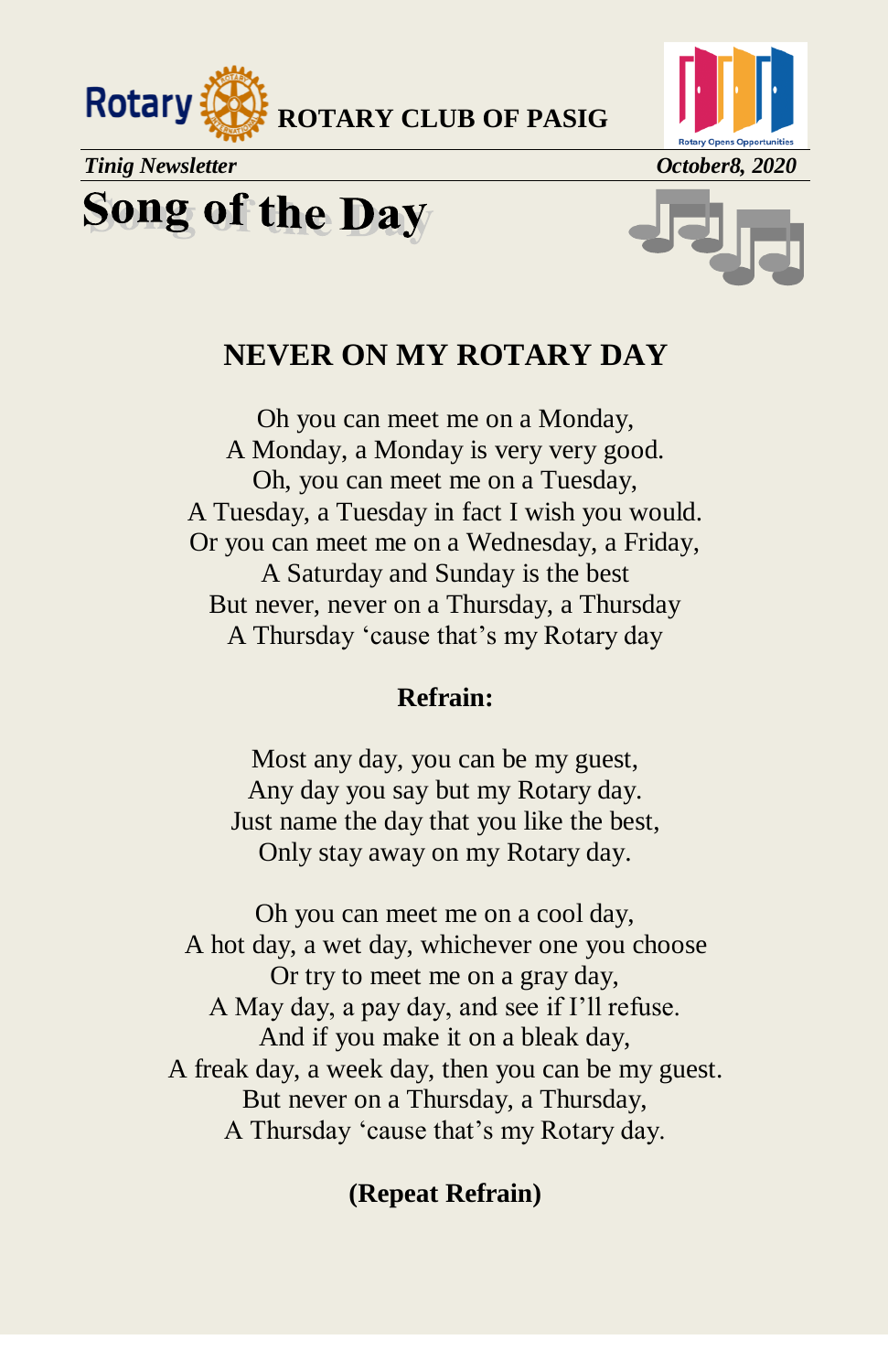



*Tinig Newsletter October 8, 2020* 

### **From the President**

**Pres. RJ Ermita** 



A happy Thursday to all Pasig Rotarians and Guests!

Thank you for attending the Club's Induction and Turnover Ceremony last week via ZOOM. Hope you liked the attempt on common fellowship by partaking of the beer, brownies and chicharron in our exclusive  $50<sup>th</sup>$  anniversary rock glass. Consider it a precursor to a more creative and better executed  $50<sup>th</sup>$ Anniversary celebration in case face to face gatherings will not be allowed in January.

Congratulations to Rotarian of the Year Flor De Pano and the rest of the awardees! Thanks and congratulations to IPP Nick!

October is Economic & Community Development month for Rotary! It is timely that we started the month with orientation seminars for future members of the RCP- Luxid Microfinance cooperative conducted by PP John, Dir. Sonny and Rtn. Bong. Thank you to you, the membership committee of the Coop MANCOM for actively helping people have access to credit to help themselves.

We look forward to the October meeting hosting of Pangkat 4 led by PP Rel Gomez and co- leader Rtn. Ed Evangelista with PP Toti, Dir. James, PP Vic, Rtn, Raj, Rtn Chito, Rtn. Alex, Rtn. Ping, Rtn. Pal, Rtn. Carlo and Rtn. Jay. This is a star-studded group indeed. Thank you.

On the  $50<sup>th</sup>$  year of the REMARKABLE Rotary Club of Pasig, we remain…

Truly yours,

RJ Ermita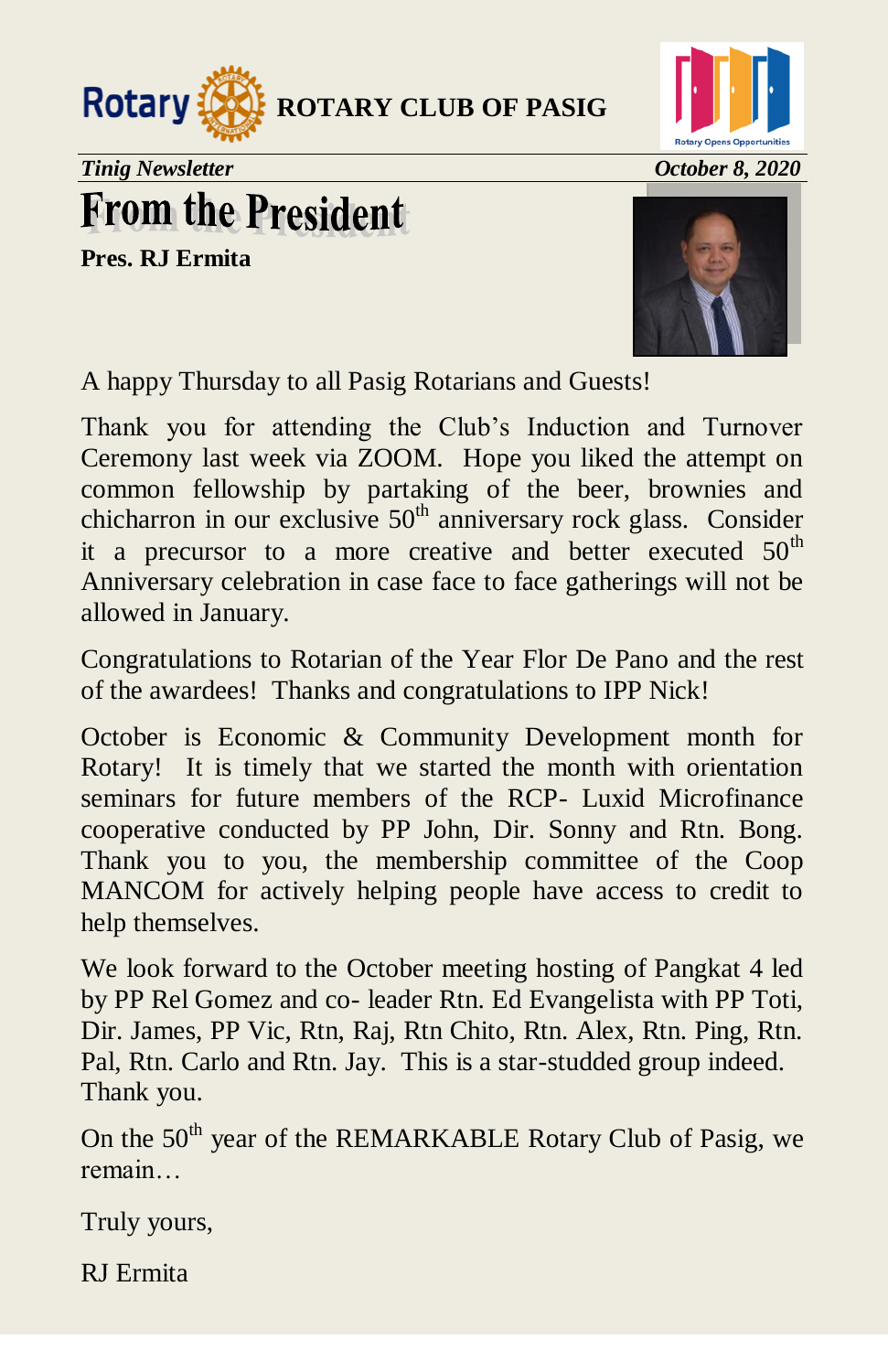



*Tinig Newsletter October 8, 2020*

### **Walking the Avenues PP Jun C. Zafra**



#### **PRESIDENTIAL MESSAGE**



**Holger Knaack President 2020-21 October 2020**

 During a recent Zoom meeting with Rotarians and Rotaractors, I looked at the smiling faces on my

screen and realized how much our organization has changed in a short period. It is clear that there is no going back to the "old normal" in Rotary — and I see that as an exciting opportunity!

Innovation and change are happening at so many levels as we rethink and remake Rotary. Rotary's new flexibility is blending with digital culture to drive change in ways that many of us have never seen before. We can learn a lot from Rotarians like Rebecca Fry — who, at age 31, already has 15 years of Rotary experience. I see Rotary as a phenomenal platform to change the world. I believe I can have the greatest influence by empowering others to create the change they wish to see in the world. I've gained leadership insights through my experiences in RYLA and Rotaract, and now, as charter president of the Rotary Social Impact Network, a new e-club.

Engaging Rotary program alumni is key in forming new clubs. Our club is proof that Rotaractors and other alumni want to join Rotary — but sometimes they can't find the Rotary club that's right for them. Our club has 31 members, all between the ages of 23 and 41, and almost all of them are alumni of Rotary programs.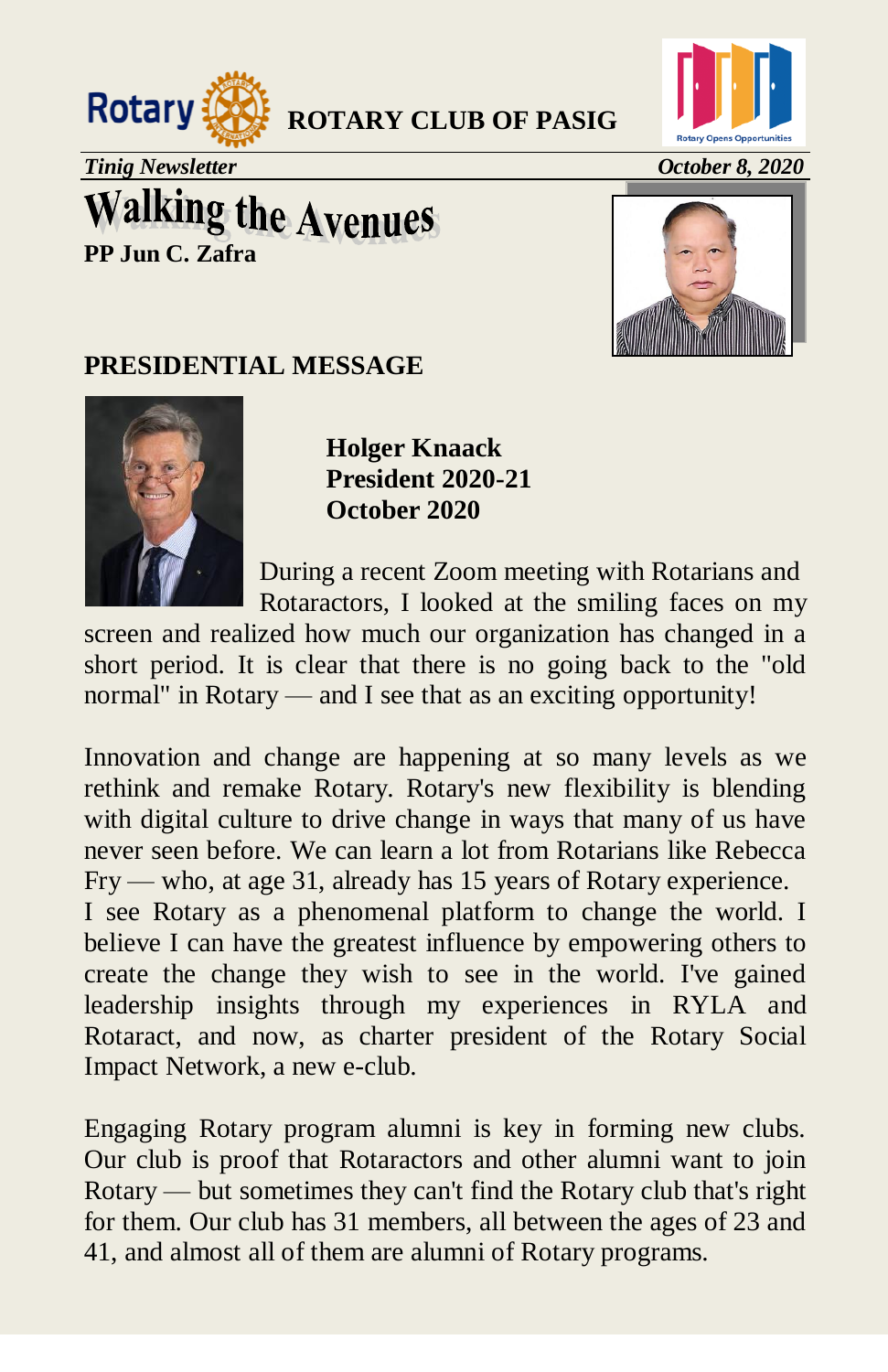



*Tinig Newsletter October 8, 2020*

# **Walking the Avenues**<br>PP Jun C. Zafra

**Continuation 1.** 

We need to be able to integrate and align Rotary with the other personal and professional goals we're pursuing. In chartering this club, we set out to design a personalized model of Rotary that is focused on added value for our members. We have also sought to leverage connections — through Rotary Fellowships, Rotary Action Groups, and other international partnerships — in order to elevate our members' experiences beyond the club.

Our club meets and manages most of its projects online, using Microsoft Teams to engage 24/7 in topics that interest our members. This also means our club is not geographically bound to any one location: Although many of us are in Australia, we also have members in Germany, Italy, Mexico, Tanzania, and the United States.

Also key for our club is measuring the impact of our projects. For Plastic Free July this year, we created an awareness campaign promoting ways that individuals could reduce their use of plastics, and we reached more than 6,000 people. It's a project with a tangible impact that anyone can take part in wherever they are. I'm proud that, through our club, we are bringing people together for a new type of Rotary experience. I am excited for our future.

All Rotary clubs have the opportunity to be innovative clubs, just like Bec's club. Let's trust those clubs, learn from them, and lend them our support. Change in Rotary happens at the grassroots level, as clubs lead the charge, defining what this new Rotary can be.

Change is constant, and we have more work to do in many areas. It is important that we celebrate the contributions of people of all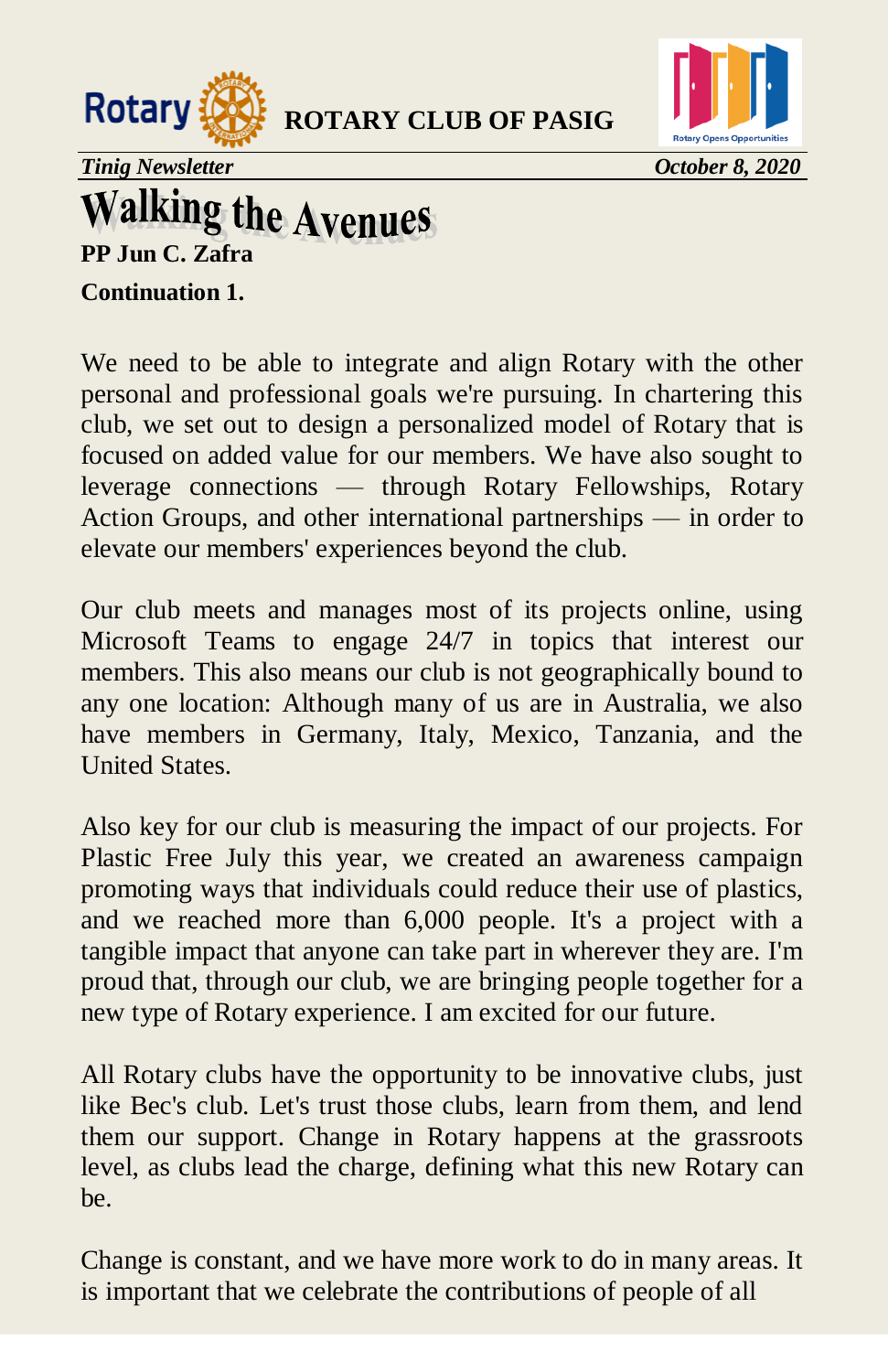



*Tinig Newsletter October 8, 2020*

# **Walking the Avenues**<br>PP Jun C. Zafra

**Continuation 2.** 

backgrounds and promote people from underrepresented groups so that they have greater opportunities to participate as members and leaders in Rotary.

The tools to make Rotary more inclusive, more relevant, and more fun for everyone are at our fingertips. Let's use them now, and we will see how Rotary Opens Opportunities for ourselves and for those yet to discover us.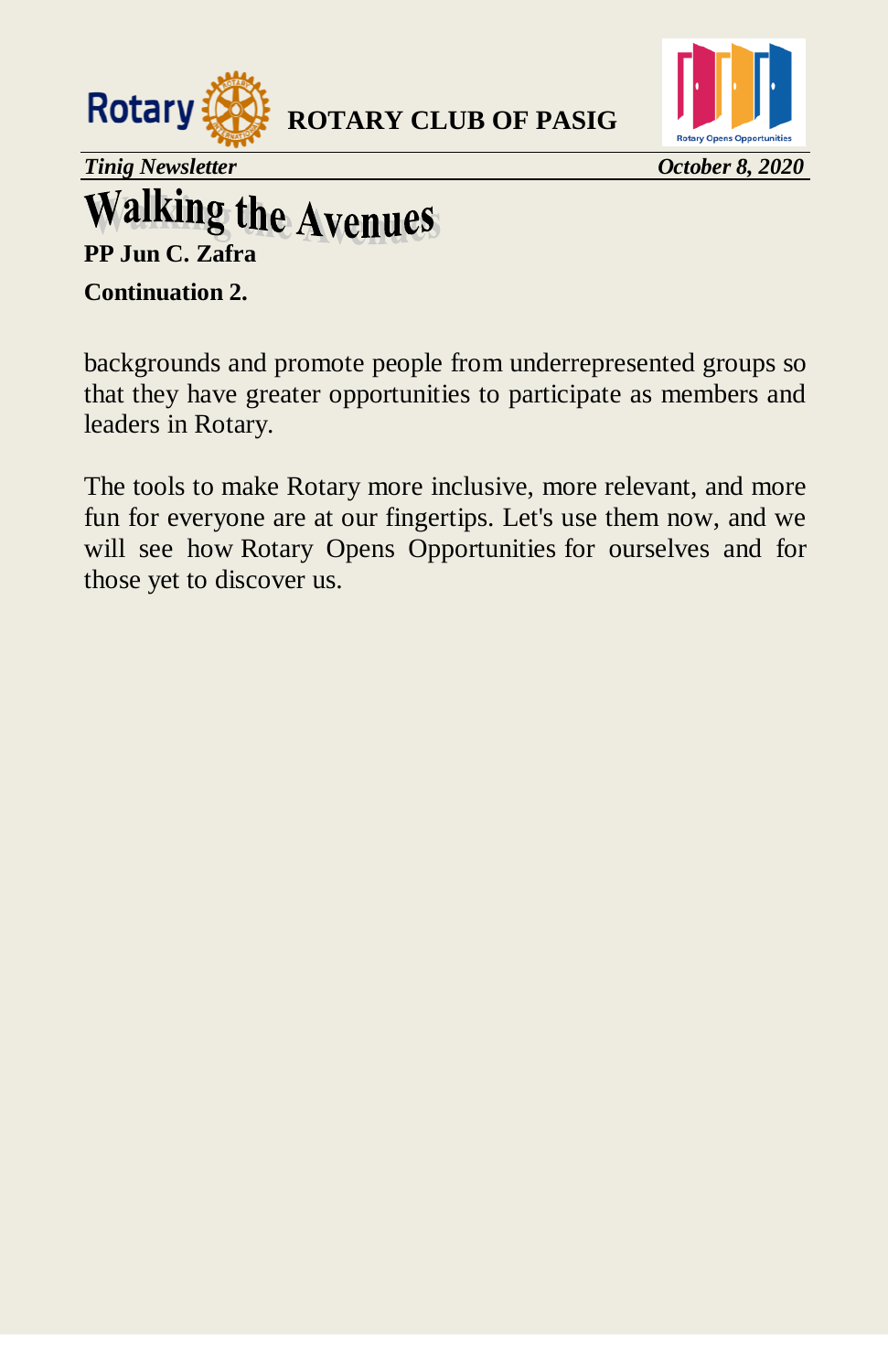



*Tinig Newsletter October 8, 2020* 

## **Meet Our Guest Speaker**



**Sr. Daisy A. Carmona**  Camillian Sisters Philippine Delegation

**Contact Details**  Camillian Sisters,

#### **Skills**

- Excellent Communication Skills in English & Filipino; Familiar with Italian, Bahasa Indonesia & Cebuano
- Knowledgeable in MS Word, Powerpoint, Excel, Google Drive, Social Media Applications- Facebook, Whatsapp, Viber
- Critical Thinking and Assessment Skills from Social Work Perspectives including advocacy
- Resource Mobilization Skills
- Proficient Social Skills
- Events Organization & Coordination Skills
- Driving Transportation Vehicle, including ambulance

#### **Experience**

 The Camillian Sisters Maria Domenica Polyclinic & Wellness Center / Directress

April 1, 2017 - Present,, Brgy. Mambugan Antipolo City Philippines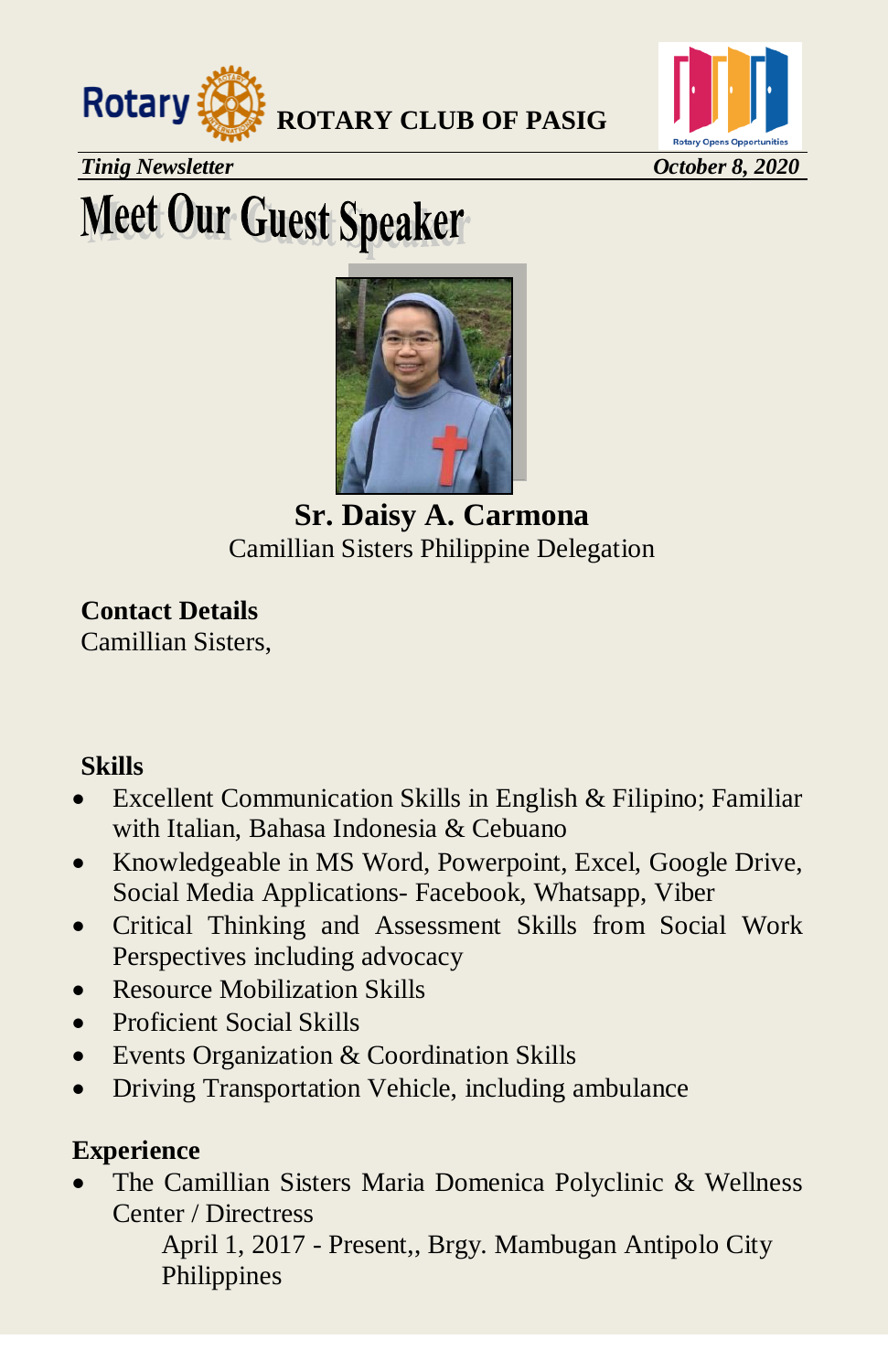



## **Meet Our Guest Speaker**

#### *Continuation 1.*

 The Camillian Sisters Bahay Kanlungan ni Maria Domenica / Social Worker, Treasurer

April 1, 2017 - Present, Brgy. Mambugan Antipolo City Philippines

 The Camillian Sisters Balay ni Maria Domenica / Social Worker

May 2015- March 2017, Digos City Davao del Sur Philippines

• The Camillian Sisters, Inc./ Vocation Directress & Aspirants' **Directress** 

August 2000- November 2007;June 2008 - April 2017, Kingsville Antipolo Philippines

#### **Education**

- **Miriam College / Bachelor of Science in Social Work** June 2010 - March 2014, Quezon City Philippines
- **Università Pontificia Salesiana / Corso per Formatori** February - May 2008, Rome, Italy
- **Institute for Formation and Religious Studies/ Certificate in Religious Studies** June 2002- March 2004, Quezon City Philippines
- **Philippine School of Business Administration / Bachelor of Science in Accountancy** June 1992 - April 1996, Quezon City Philippines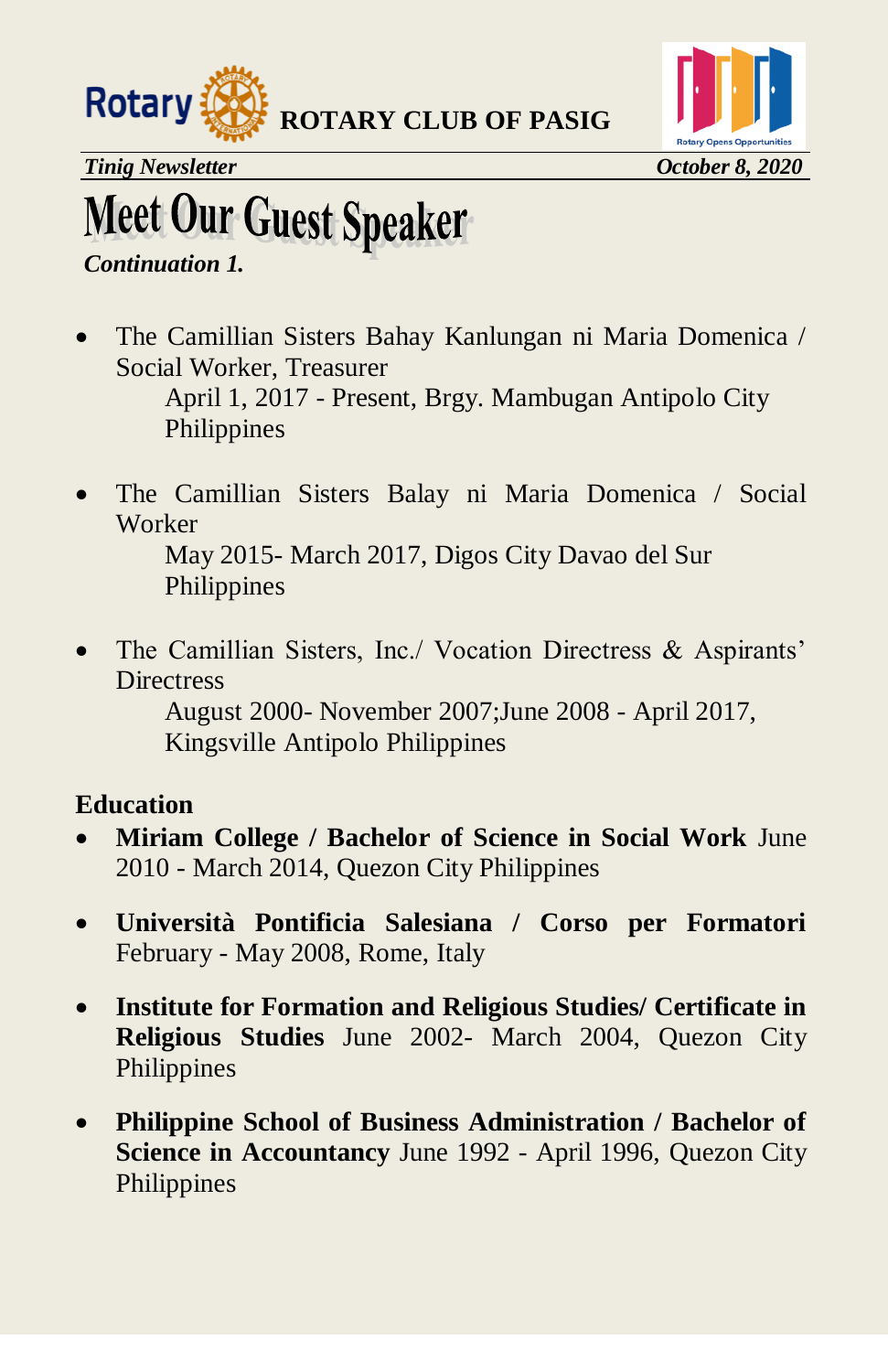



*Tinig Newsletter October 8, 2020* 

### **Tinig Tidbits**

**By: PP Peter M. Javier**



#### **12 ODDLY SPECIFIC AND OFTEN FUNNY TERMS YOU DIDN'T KNOW**

Did you know that the English language contains more than a million words? Considering this daunting fact, it's natural that there will be words you haven't heard of, even if you've spoken the language your whole life. Here are 12 such oddly specific and rare terms, some more funny than useful, but all worth knowing.

**PETRICHOR** – The clean aroma of air.

**GLABELLA** – The space between your eyebrows.

**DYSANIA** – Difficulty of getting out of bed in the morning.

**AGLETS** – The plastic bits at the end of shoelaces.

**ZARF** – The cardboard slip on to-go coffee cups.

**SCROOP** – The swooshy sound ballgowns make.

**TITTLE** – The dot in a lower case  $i$ 

**KUMMERSPECK** – The excess weight from emotional eating.

**NIDDICK** – The nape of your neck.

**BARM** – Beer foam.

**APRICITY** – The warmth of the sun on a cold day.

**STRING** – A group of ponies.

*(From BabaMail)*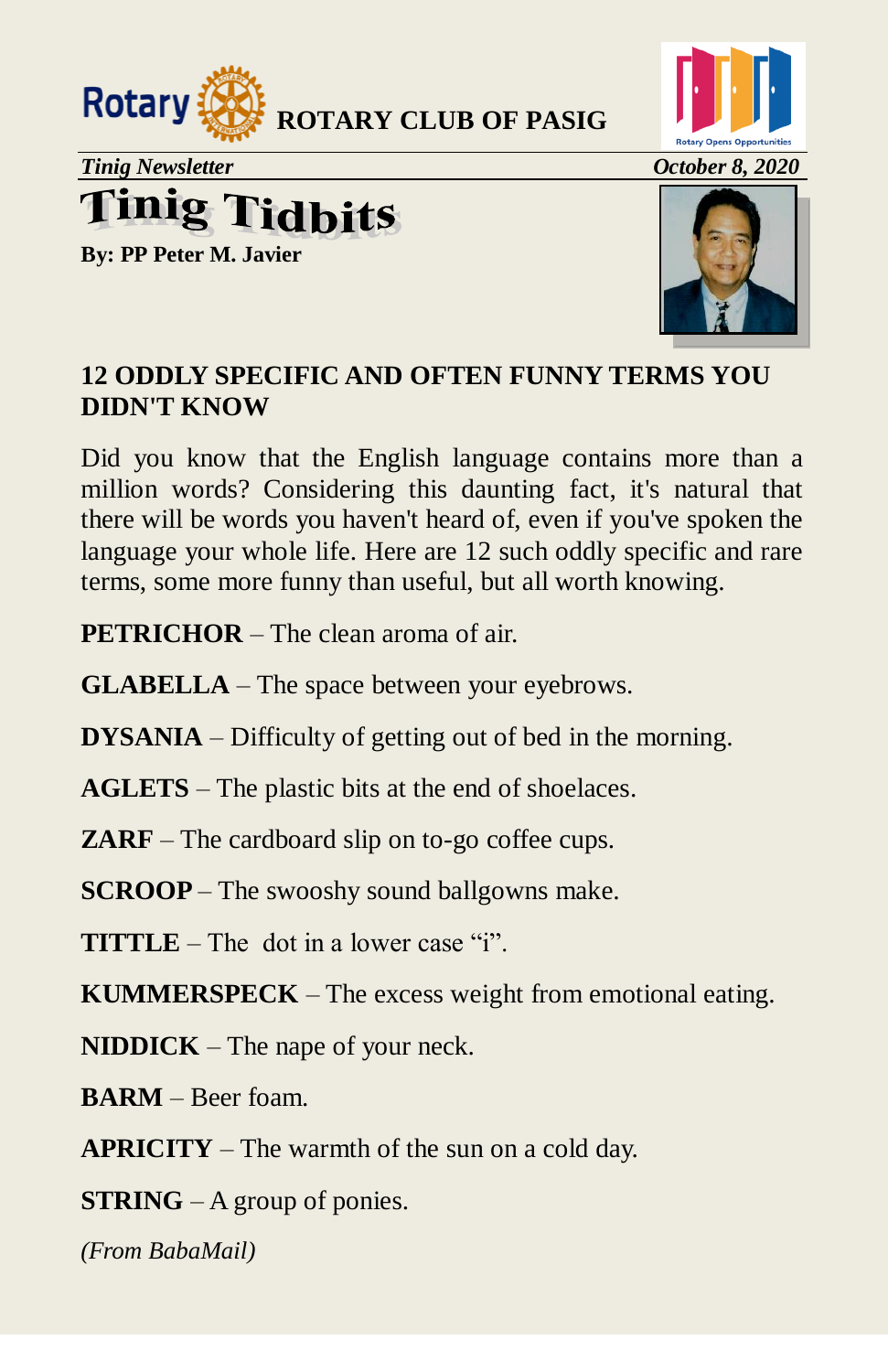



#### *DECLARATION OF ROTARIANS IN BUSINESS AND PROFESSIONS*

#### *As a Rotarian engaged in a business or profession, I am expected to:*

- 1. Consider my vocation to be another opportunity to serve;
- 2. Be faithful to the letter and to the spirit of the ethical codes of my vocation, to the laws of my country, and to the moral standards of my community;
- 3. Do all in my power to dignify my vocation and to promote the highest ethical standards in my chosen vocation;
- 4. Be fair to my employer, employees, associates, competitors, customers, the public and all those with whom I have a business or professional relationship;
- 5. Recognize the honor and respect due to all occupations which are useful to society;
- 6. Offer my vocational talents: to provide opportunities for young people, to work for the relief of the special needs of others, and to improve the quality of life in my community;
- 7. Adhere to honesty in my advertising and in all representations to the public concerning my business or professions;
- 8. Neither seek from nor grant to a fellow Rotarian a privilege or advantage not normally accorded others in a business or professional relationship.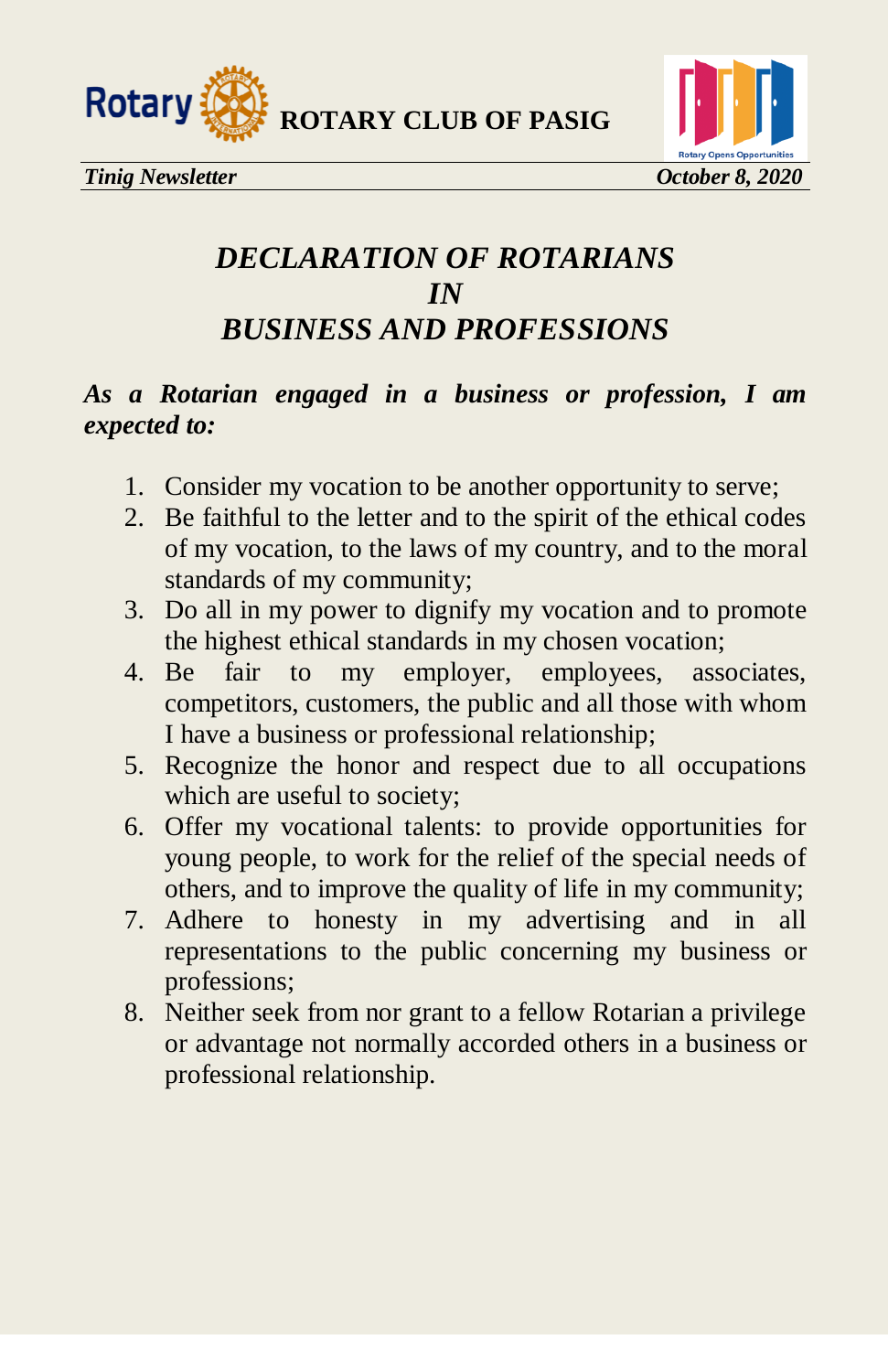



### *ROTARY CODE OF CONDUCT*

#### *As a Rotarian, I will*

- 1. Exemplify the core value of integrity in all behaviors and activities
- 2. Use my vocational experience and talents to serve in Rotary
- 3. Conduct all of my personal, business, and professional affairs ethically, encouraging and fostering high ethical standards as an example to others
- 4. Be fair in all dealings with others and treat them with the respect due to them as fellow human beings
- 5. Promote recognition and respect for all occupations which are useful to society
- 6. Offer my vocational talents: to provide opportunities for young people, to work for the relief of the special needs of others, and to improve the quality of life in my community
- 7. Honor the trust that Rotary and fellow Rotarians provide and not do anything that will bring dis-favor or reflect adversely on Rotary or fellow Rotarians
- 8. Not seek from a fellow Rotarian a privilege or advantage not normally accorded others in a business or professional relationship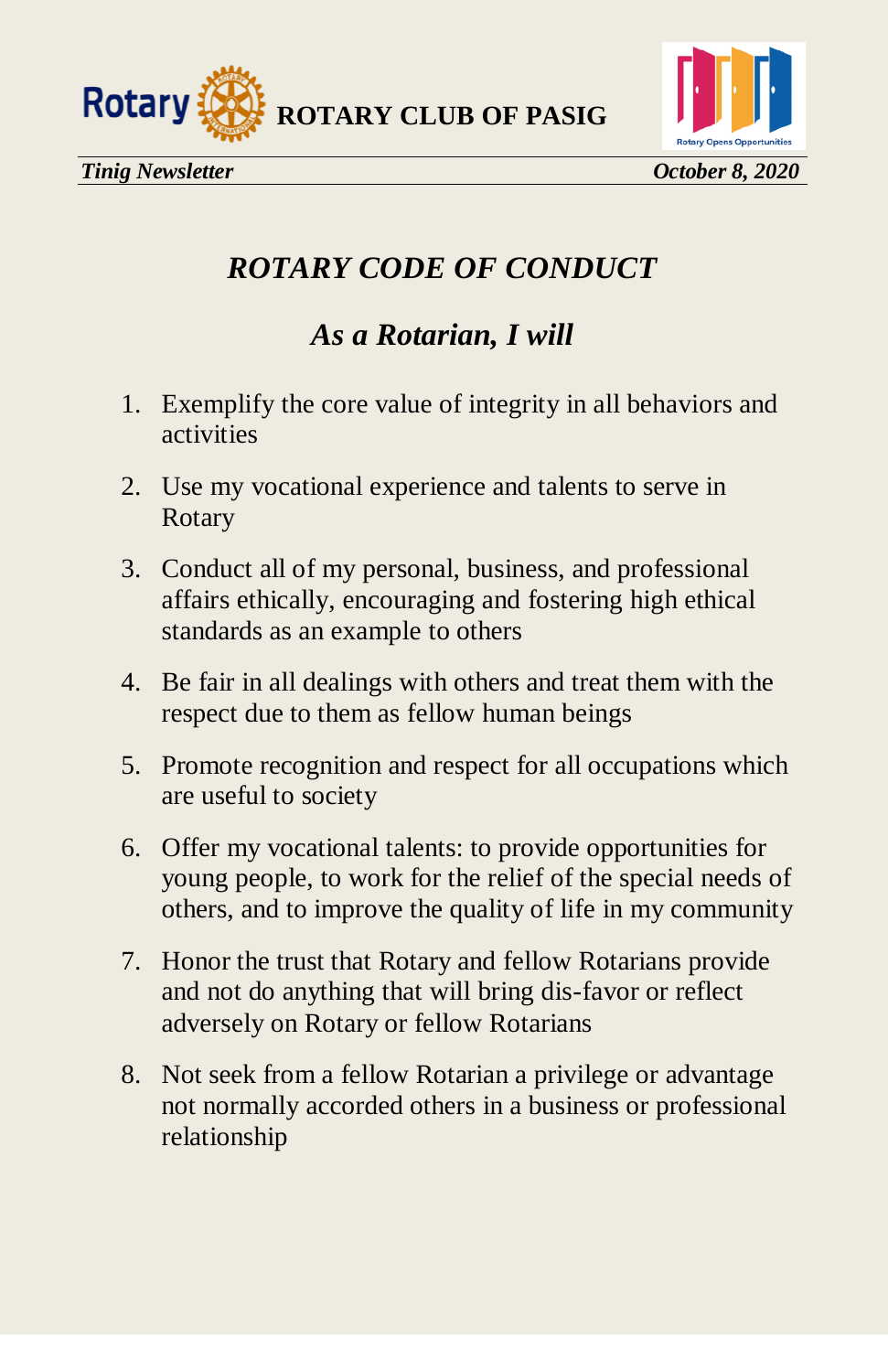



#### *Tinig Newsletter October 8, 2020*

#### *PANGKAT NO. 1 PANGKAT NO. 4*

- **1. Pres. RJ Ermita - Leader 1. Rel Gomez - Leader**
- 
- 
- 
- 5. Rene Bocaya 5. Raj Cordova
- 6. Celso Ylagan 6. Vic Aquino
- 
- 
- 9. Arjan Ramnani 9. Alex Lacson
- 10. Marlo Guillano 10. Ping Tan
- 11. Manfred Guangko 11. Pal Bolivar
- 12. Sonny Samson 12. Carlo Doce
- 13. Allan Almazar 13. Jay Bautista

- **1. John Javier - Leader 1. Jun Zafra - Leader**
- 
- 3. Peping Mabanta 3. Ray Armas
- 
- 5. Nick de Guzman 5. Dennis Albano
- 
- 7. Sonny Rivera 7. Arnel Estaniel
- 8. Ben Baniel 8. Hermie Orbe
- 9. Raffy Garcia III 9. Vic Lim
- 10. Ramy Garcia IV 10. Nick Guzman
- 11. Garrick Ang 11 Tito Henson
- 
- 

- 
- 2. Bong Paloma Co-Leader 2. Adolf Aran Co-Leader
- 3. Wowie Benitez 3. Ike Ona
- 
- 
- 
- 7. Nesty Carolina 7. Edison Go
- 8. Esto Lichauco 8. Flor de Pano
- 
- 
- 
- 
- 

- 2. Tony Diaz Co-Leader 2. Ed Evangelista Co-Leader
- 3. Ner Laino 3. Toti Buhain
- 4. Jing Jose 4. Bert Albano
	-
	-
- 7. Leo Barbo 7. James Porter
- 8. Philip Yoon 8. Chito Bernardo
	-
	-
	-
	-
	-

#### *PANGKAT NO. 2 PANGKAT NO. 5*

- 
- 2. Nicky Ty –Co-Leader 2. Jecko Santos Co-Leader
	-
- 4. Ogie Lim 4. Bebert Lacuna
	-
- 6. Vico Sotto 6. Totoy Bartolome
	-
	-
	-
	-
	-
- 12. Ferd Rivera 12. Johansson de Guzman
- 13. Johan Ramos 13. Vince Ermita

#### *PANGKAT NO. 3 PANGKAT NO. 6*

- **1. Ed Lucero - Leader 1. Bart Ronquillo - Leader**
	-
	-
- 4. Noel Go 4. Kell Ortega
- 5. Conrad Cuesta 5. Benny de Guzman
- 6. Louie Orosa 6. Albert Mendiola
	-
	-
- 9. Rhett Ermita 9. Topax Colayco
- 10. Peter Javier 10. Roman Romulo
- 11. Sammy Lazo 11. Chony Gimenez
- 12. Gerard Estrada 12. Jess Acantilado
- 13. Ato Basco 13. Nico David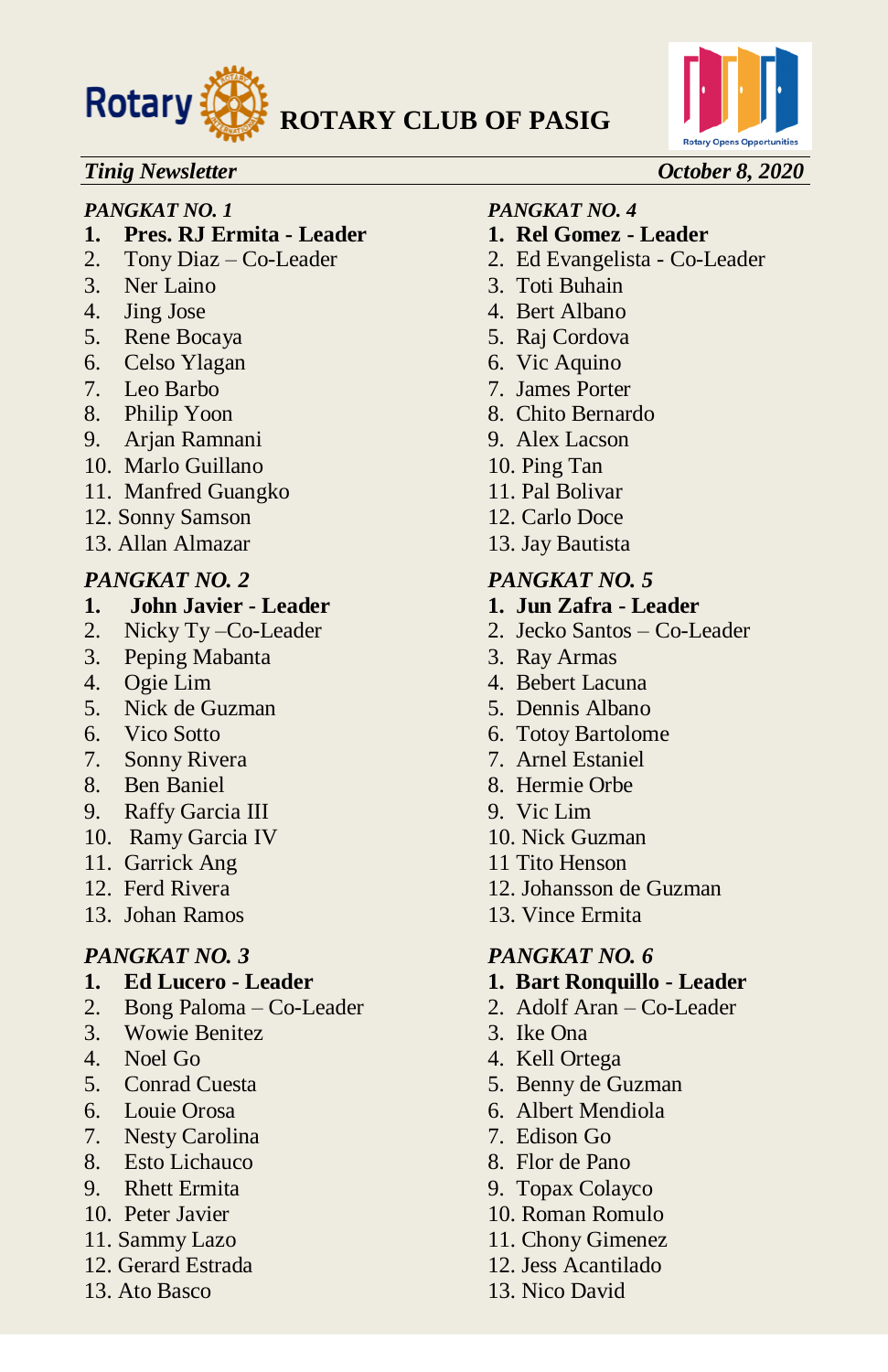



*Tinig Newsletter October 8, 2020* 

### **From the Secretary's Desk**

*Sec. PP John Javier* 



#### **Attendance**

|  | % of Attendance $(10/01/20)$ 54% |
|--|----------------------------------|

#### **Birthday Celebrants for the Month of October 2020**

**Wedding Anniversaries for the Month of October 2020** 

**Guest and Visiting Rotarians**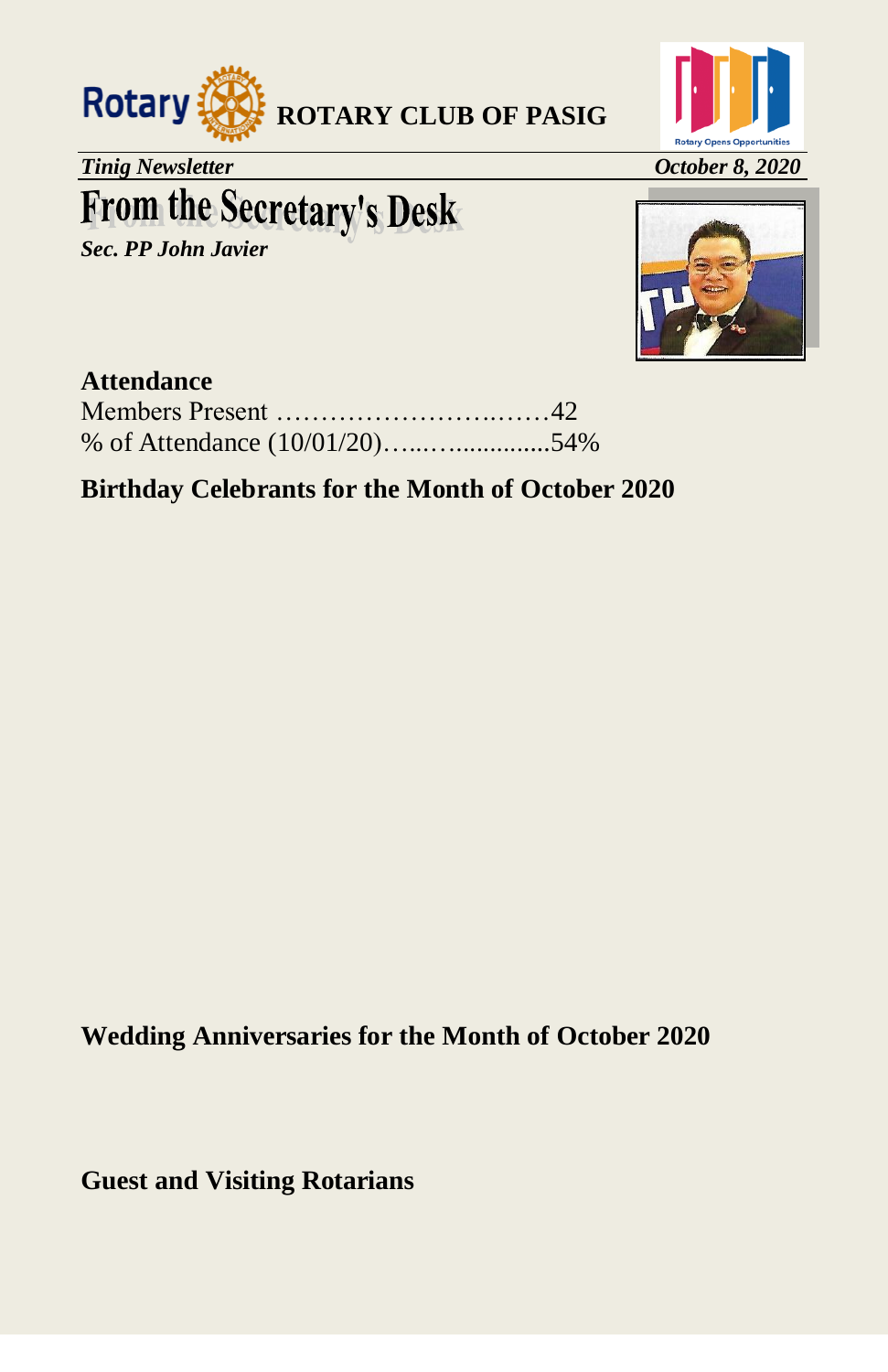





### **Officers and Directors**

**ROTARY CLUB OF PASIG (RY 2020-2021)**

**President** Renato Carlos "RJ" H. Ermita, Jr. **Vice President/PE** Roberto "Bart" C. Ronquillo **Club Secretary** PP Peter John "John" U. Javier **Treasurer** Rtn. James Philip Roland V. Porter

**DIRECTOR:** 

**Club Administration** PP Rogelio "Ogie" S. P. Lim **Membership** PP Aurelio "Rel" L. Gomez **Public Relations** Rtn. Garrick "Garrick" L. Ang **Service Community** Rtn. Francisco "Sonny" D.C. Rivera **The Rotary Foundation** PP Marcelo "Jun" C. Zafra, Jr. **Youth Service** PP Roy Eduardo "Ed" T. Lucero **Ex-Officio IPP Nick "Nick" C. Guzman** 

**Advisers:**  HOF/PP Rhett Ermita PP Conrad Cuesta Rtn. Ike Ona